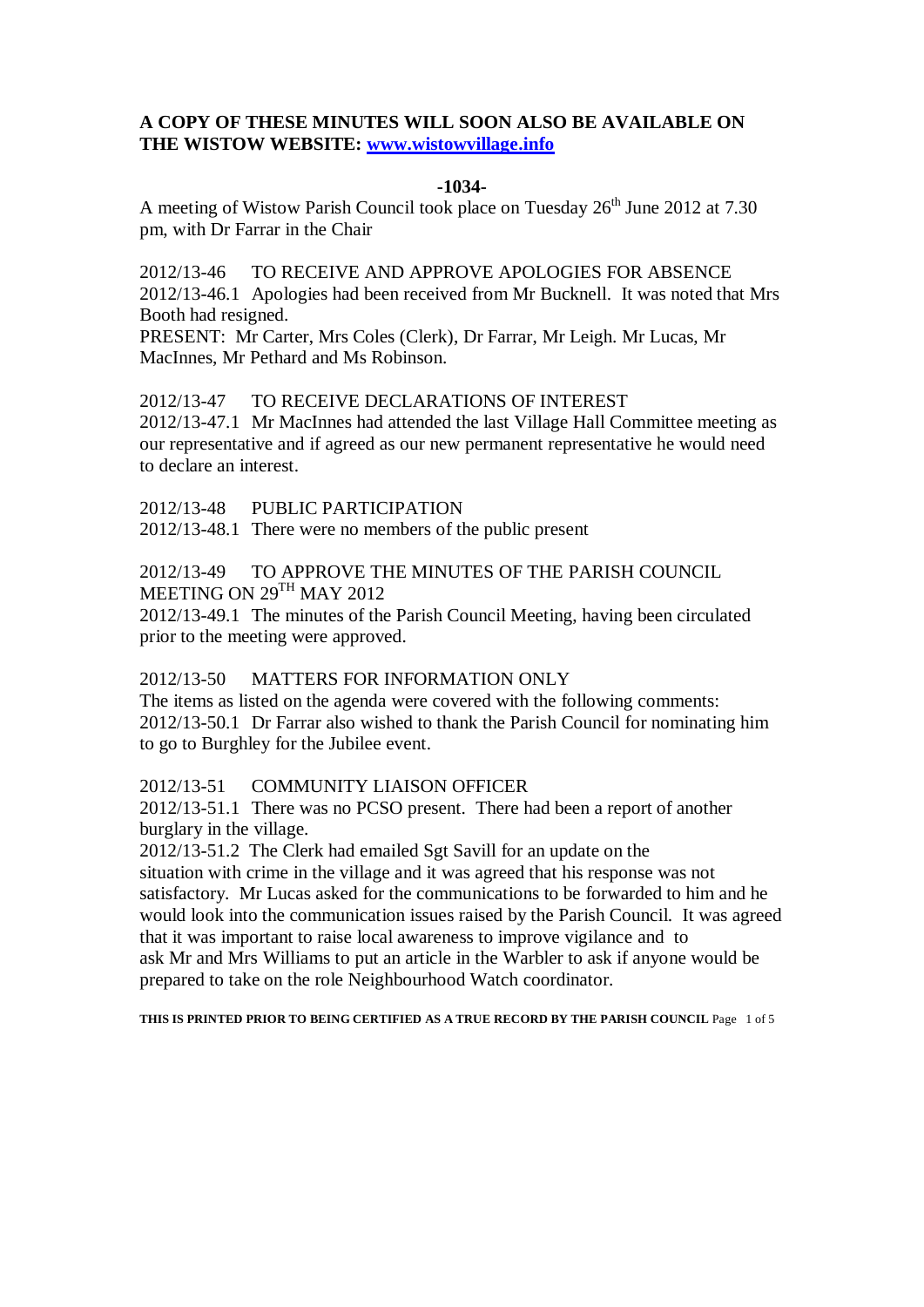### -1035-

### 2012/13-52 RECEIVE REPORTS FROM COUNTY AND DISTRICT **COUNCILLORS**

2012/13-52.1 Mr Lucas reported that he had attended a meeting for County and District Councillors regarding the new format for the Neighbourhood Forums. There is some concern regarding the new format and the consultation is being studied. There is a local Joint Committee Meeting which is similar in some ways but not as extensive, there is an agreement in place to set three policing priorities and these will be decided upon at the new forum. There may only be two meetings year, covering smaller geographic areas. At the moment the Police Authority hold the police to account but the new Commissioner will do this job and his ability to attend the meetings will be taken into consideration.

The Parish Council had expressed concern over the quality of the repairs to the potholes on the road between Wistow and Broughton and Mr Lucas suggested that we could be in direct contact with Highways and this is where a Highway Warden would be advantageous. Ms Robinson volunteered to take on the post, Mr Lucas would organise her induction.

With regard to the Street Lighting Seminar, Mr Lucas reported that all CCC street lights are being replaced under a 3 year PFI. He advised that when the consultation for our lighting arrives it should be carefully studied.

2012/13-52.2 Mr Bucknell had sent a report which the Clerk read out and a copy will be attached to these minutes.

2012/12-52.3 Mr Pethard had nothing further to report.

#### 2012/13-53 FINANCE

a) to approve the financial statement

2012/13-53.1 As this had been circulated to Councillors present

prior to the meeting, and there were no further comments, it was unanimously confirmed as a true record.

b) to approve payments of outstanding amounts

2012/13-53.2 The payments listed were formally approved and the cheques duly signed

| Mrs P Coles May salary and expenses | £235.18 |
|-------------------------------------|---------|
| Jubilee expenses – prizes etc       | £ 77.48 |

A cheque for £783.97 for quarterly salary payment, including D Tonks fee was approved.

c) to review cash flow and resolve anticipated issues It was agreed to remove the outstanding sum available for Jubilee celebrations.

d) The Clerk read out the correspondence from CAPALC regarding rules on signatories and confirmed that our procedures comply.

**THIS IS PRINTED PRIOR TO BEING CERTIFIED AS A TRUE RECORD BY THE PARISH COUNCIL** Page 2 of 5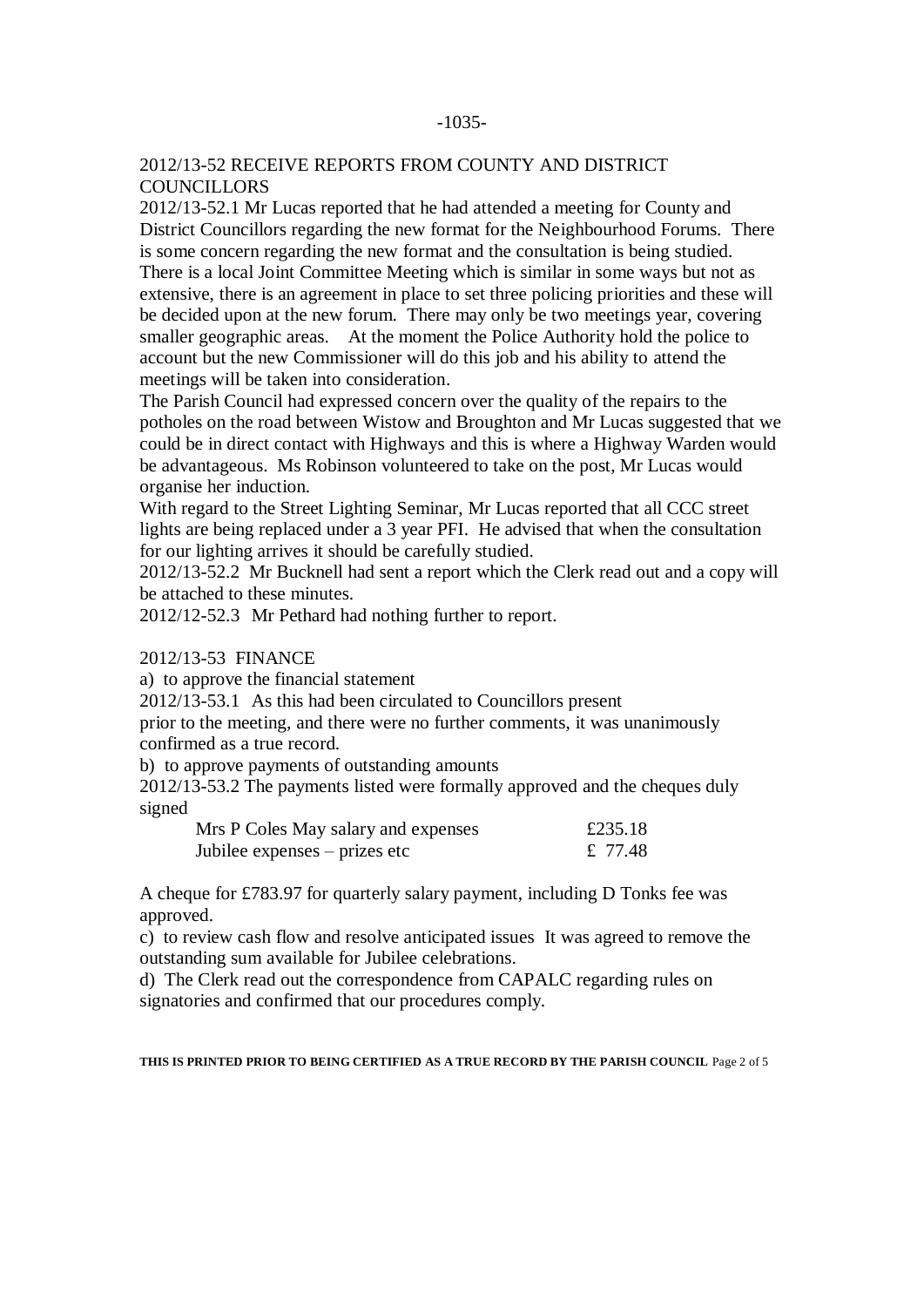### 2012/13-54 CORRESPONDENCE

2012/13-54.1 It was agreed that there was nothing that the Parish Council could do regarding parking issues in St John's Close. If it transpires that it is a business issue then this could be dealt with by HDC.

2112/13-54.2 There had been a complaint about overhanging vegetation on the path from Mill Road to Kingston Way, Dr Farrar, Mr Carter and the Clerk would look into this and approach the residents concerned.

# 2012/13-55 TO CONSIDER ANY PLANNING APPLICATIONS RECEIVED

2012/13-55.1 1200776FUL Change of use to B2/B8 use, 4 Upwood Air Park, Ramsey Road, Bury. The Parish Council wished to make no comment.

2012/13-55.2 1200928FUL Replacement of conservatory with garden room. Reconfigure adjacent roofs and rebuild existing boundary wall. Chestnuts Farm, Church Street, Wistow. Approval was recommended for the following reasons: would not be detrimental to the character and appearance of the surrounding countryside in accordance with policy En25 of the Huntingdonshire Local Plan 1995 and policy E1 of the Huntingdonshire Development Managemenet DPD Proposed Submission 2010.

would not be significantly detrimental to the amenities of neighbouring occupiers in accordance with policies E7 and E10 of the Huntingdonshire Local Plan 1995 and policy H7 of the Huntingdonshire Development Management DPD Proposed Submission 2010.

2012/13-55.3 Guidance had been received from CAPALC stating that there should not be an exchange of views by email.

2012/13-55.4 A planning application had been received for alterations to the Village Hall. As this had not been received in time to go onto the agenda an extraordinary meeting was agreed for 3<sup>rd</sup> July at 8pm in the Village Hall. A separate agenda will be issued. The Clerk would check the situation regarding a Declaration of Interest by Mr Leigh as a neighbour of the hall.

## 2012/13-56 PLAYGROUND MAINTENANCE

2012/13-56.1 It was agreed to proceed with the quote to repair the aerial runway from GB Sport and Leisure, at £468.75 and to proceed with Mr Burton's quote for new bark and painting with preservative. Mr MacInnes would see Mr Burton and run through the spec and ask him to quote for fencing posts.

2012/12-56.2 Some grants may be available for the football issues. Mr MacInnes would look at fencing quotes.

# 2012/13-57 TOWN AND PARISH CHARTER MEETING/LOCALISM ISSUES 2012/13-57.1 Mr Carter and Ms Robinson had been unable to attend the last meeting which had covered the right to challenge.

# 2012/13-58 JUBILEE CELEBRATIONS

2012/13-58.1 Dr Farrar thanked everyone for their hard work and Mr Lucas for attending and judging the fancy dress. Mr Lucas thanked us for the invitation and said he had enjoyed the afternoon despite the weather.

He left the meeting at 8.40 pm.

**THIS IS PRINTED PRIOR TO BEING CERTIFIED AS A TRUE RECORD BY THE PARISH COUNCIL** Page 3 of 5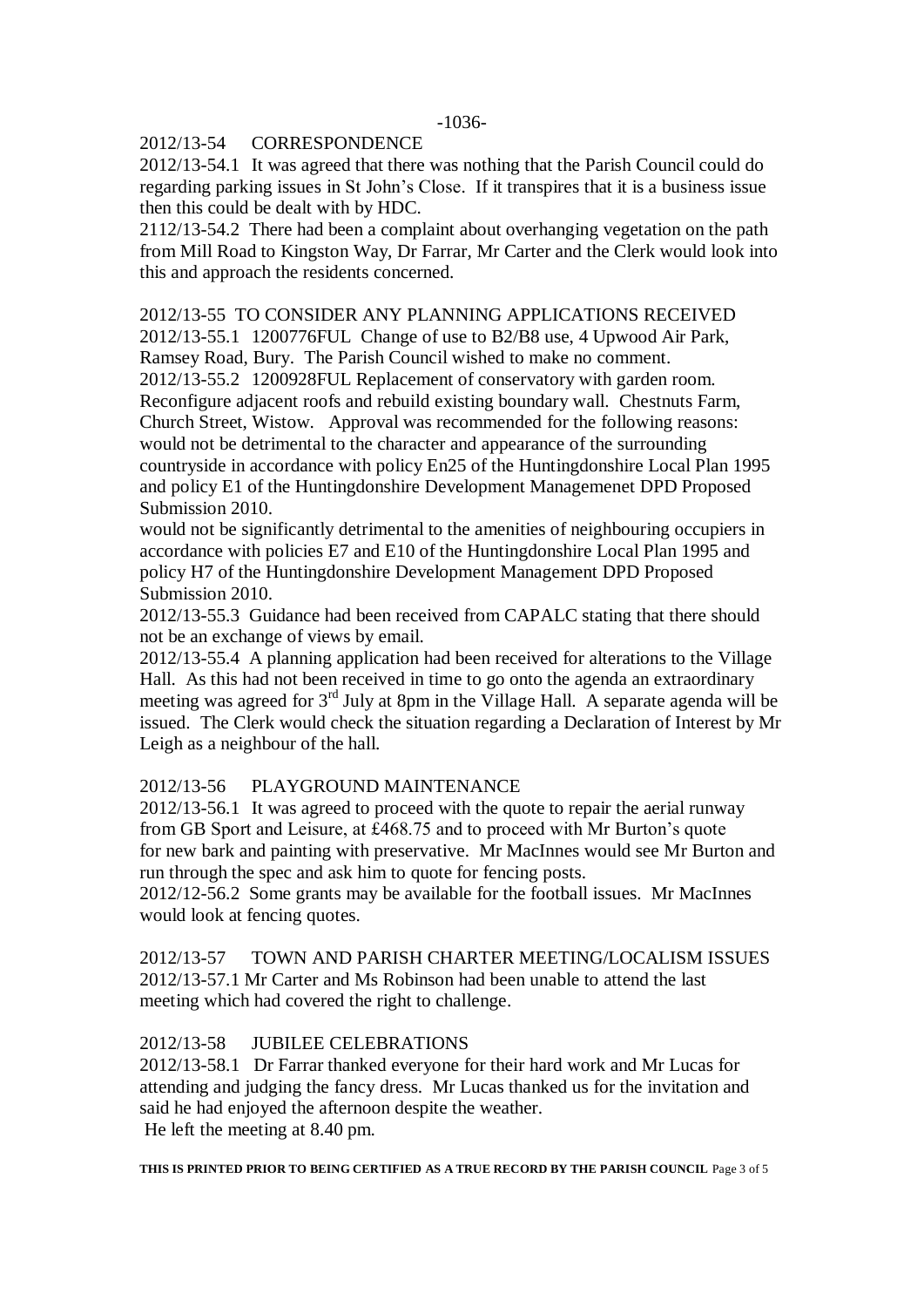## 2012/13-59 HUNTINGDONSHIRE LOCAL PLAN TO 2036

2012/13-59.1 Dr Farrar, Mr Bucknell and Ms Robinson had responded to the consultation along the lines discussed, stressing that the plan was for housing without the necessary infrastructure. Warboys had sent us details of their response.

2012/13-60 FEEDBACK FROM OPEN MEETING

2012/13-60.1 All issues have now been covered.

2012/13-60.2 Ms Robinson will take up the role of Highway Warden.

2012/13-61 PARISH PLAN ACTION PLAN WORKING PARTIES FEEDBACK AND UPDATE

a) Litter – Mr MacInnes – he is continuing to collect and report as necessary. b) Countryside – Mr Carter Mr Carter reported that he was still searching for a

possible circular walk to Bury but fears defeat.

c) Village Hall – Mr MacInnes will be the new representative. It will be confirmed to the Village Hall Committee that we are only able to provide one representative. Fun Weekend has been the main topic and volunteers are still required for Sunday.

d) Parish Plan Review – Dr Farrar, Mr Carter, Mr Bucknell and Ms Robinson. A meeting will be arranged.

2012/13-62 ITEMS FOR WISTOW WARBLER AND WEB SITE 2012/13-62.1 Neighbourhood Watch, Vacancy on Parish Council, Crime issues and the new 101 number.

2012/13-63 MONTHLY AUDIT – NOMINEE FOR NEXT MEETING 2012/13-63.1 Ms Robinson is our auditor for this month and Mr Carter for next.

2012/13-64 MATTERS FOR FUTURE CONSIDERATION

2012/13-64.1 These will be linked with our Parish Plan

2012/13-64.2 Ms Robinson expressed her feeling that the Parish Council needs to up its game and look at possible training so that a more professional job can be done. Guest speakers could be invited to advise us but it was important to recognise the key issues and identify where a difference can be made. Key objectives need to be set, District Councillors could provide guidance to ensure that the Parish Council continues to work in the best interests of the village.

2012/13-65 DATE OF NEXT MEETING

2012/13-65.1 Tuesday  $3^{rd}$  July 2012 at 8.00 pm in

the Village Hall. There being no further business the meeting closed at 9.00 pm

**THIS IS PRINTED PRIOR TO BEING CERTIFIED AS A TRUE RECORD BY THE PARISH COUNCIL** Page 4 of 5